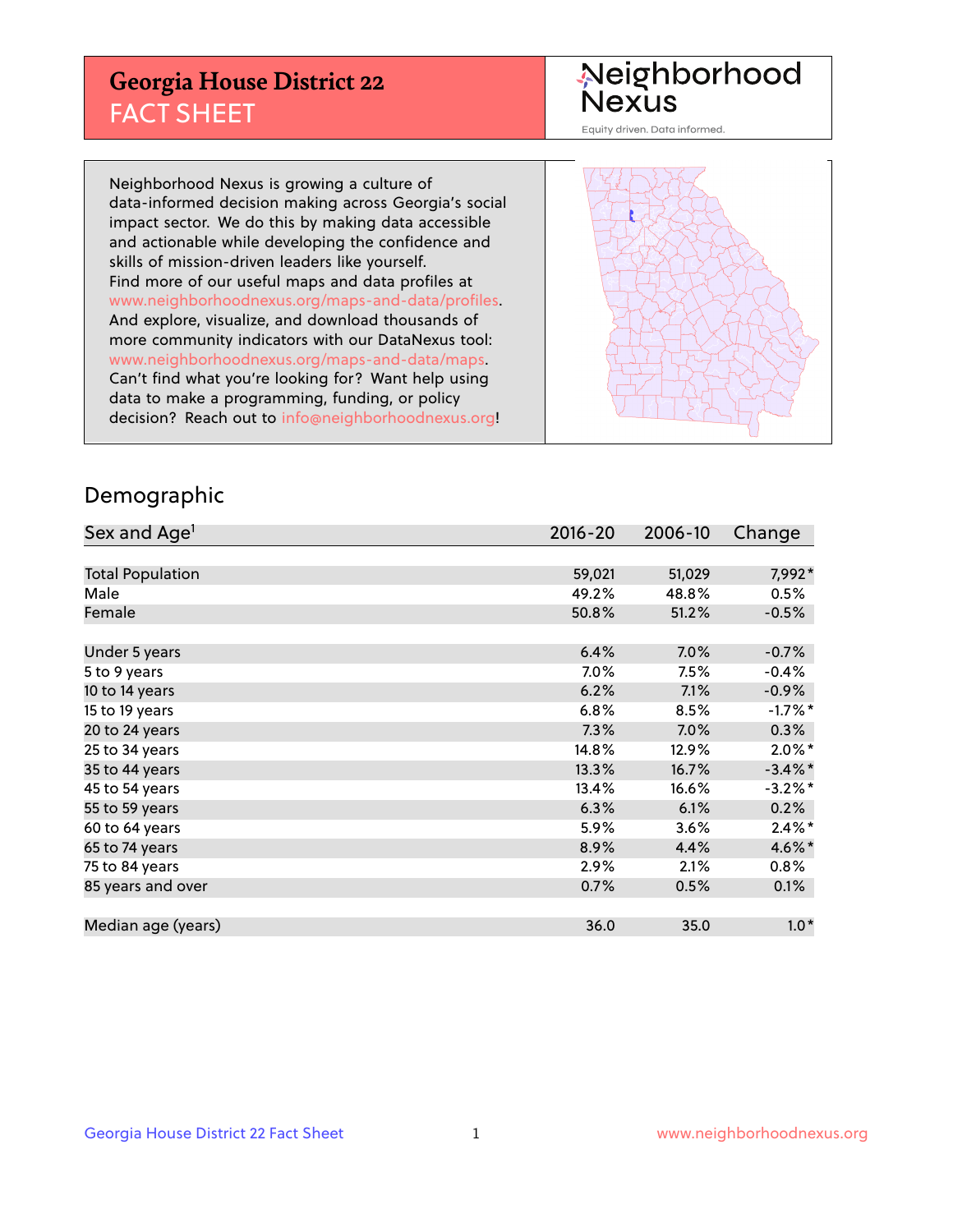## Demographic, continued...

| Race <sup>2</sup>                                            | $2016 - 20$ | 2006-10 | Change     |
|--------------------------------------------------------------|-------------|---------|------------|
| <b>Total population</b>                                      | 59,021      | 51,029  | 7,992*     |
| One race                                                     | 95.0%       | 97.9%   | $-2.9\%$ * |
| White                                                        | 73.3%       | 80.3%   | $-7.0\%$ * |
| <b>Black or African American</b>                             | 15.3%       | 12.1%   | $3.2\%$ *  |
| American Indian and Alaska Native                            | 0.1%        | 0.5%    | $-0.4%$    |
| Asian                                                        | 4.2%        | 2.9%    | 1.2%       |
| Native Hawaiian and Other Pacific Islander                   | 0.3%        | 0.0%    | 0.3%       |
| Some other race                                              | 1.9%        | 2.1%    | $-0.2%$    |
| Two or more races                                            | 5.0%        | 2.1%    | $2.9\%$ *  |
| Race alone or in combination with other race(s) <sup>3</sup> | $2016 - 20$ | 2006-10 | Change     |
| Total population                                             | 59,021      | 51,029  | 7,992*     |
| White                                                        | 78.1%       | 82.2%   | $-4.1\%$ * |
| <b>Black or African American</b>                             | 16.9%       | 12.7%   | $4.2\%$ *  |
| American Indian and Alaska Native                            | 0.8%        | 1.3%    | $-0.6%$    |
| Asian                                                        | 5.6%        | 3.4%    | $2.2\%$ *  |
| Native Hawaiian and Other Pacific Islander                   | 0.3%        | 0.0%    | 0.3%       |
| Some other race                                              | 3.5%        | 2.4%    | 1.1%       |
| Hispanic or Latino and Race <sup>4</sup>                     | $2016 - 20$ | 2006-10 | Change     |
| <b>Total population</b>                                      | 59,021      | 51,029  | 7,992*     |
| Hispanic or Latino (of any race)                             | 9.5%        | 8.4%    | 1.2%       |
| Not Hispanic or Latino                                       | 90.5%       | 91.6%   | $-1.2%$    |
| White alone                                                  | 67.2%       | 74.7%   | $-7.4\%$ * |
| <b>Black or African American alone</b>                       | 15.1%       | 11.9%   | $3.2\%$ *  |
| American Indian and Alaska Native alone                      | 0.1%        | 0.4%    | $-0.3%$    |
| Asian alone                                                  | 4.2%        | 2.9%    | 1.2%       |
| Native Hawaiian and Other Pacific Islander alone             | 0.3%        | 0.0%    | 0.3%       |
| Some other race alone                                        | 0.2%        | 0.1%    | 0.0%       |
| Two or more races                                            | 3.5%        | 1.6%    | $1.9\%$ *  |
| U.S. Citizenship Status <sup>5</sup>                         | $2016 - 20$ | 2006-10 | Change     |
| Foreign-born population                                      | 8,186       | 5,256   | 2,930*     |
| Naturalized U.S. citizen                                     | 55.0%       | 43.2%   | $11.8\%$ * |
| Not a U.S. citizen                                           | 45.0%       | 56.8%   | $-11.8%$   |
|                                                              |             |         |            |
| Citizen, Voting Age Population <sup>6</sup>                  | $2016 - 20$ | 2006-10 | Change     |
| Citizen, 18 and over population                              | 41,716      | 34,472  | $7,244*$   |
| Male                                                         | 48.6%       | 47.5%   | 1.1%       |
| Female                                                       | 51.4%       | 52.5%   | $-1.1%$    |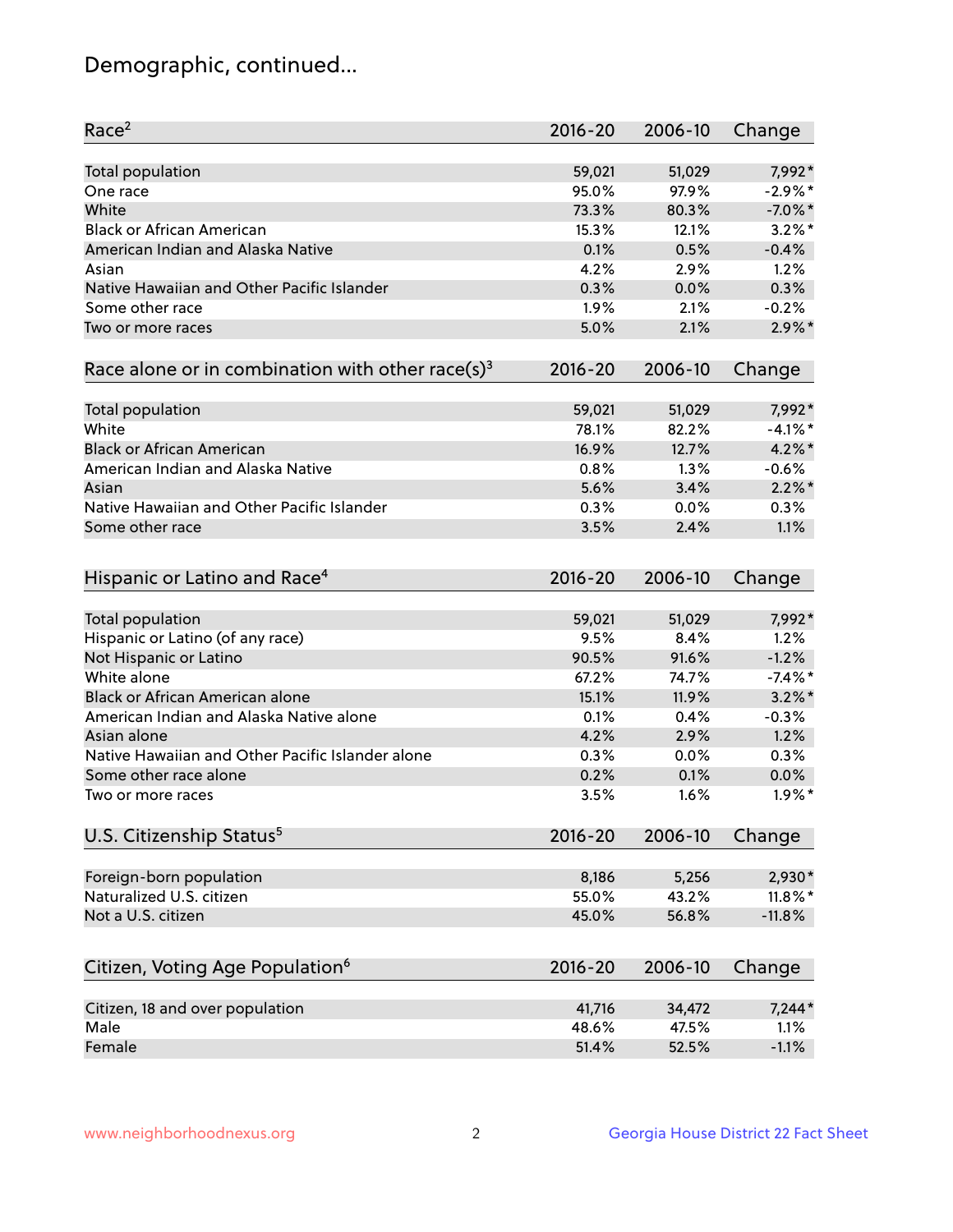#### Economic

| Income <sup>7</sup>                                 | 2016-20 | 2006-10 | Change     |
|-----------------------------------------------------|---------|---------|------------|
|                                                     |         |         |            |
| All households                                      | 20,097  | 18,061  | $2,037*$   |
| Less than \$10,000                                  | 3.2%    | 3.0%    | 0.2%       |
| \$10,000 to \$14,999                                | 1.7%    | 3.6%    | $-2.0\%$ * |
| \$15,000 to \$24,999                                | 5.7%    | 6.9%    | $-1.3%$    |
| \$25,000 to \$34,999                                | 6.7%    | 7.3%    | $-0.6%$    |
| \$35,000 to \$49,999                                | 9.9%    | 13.0%   | $-3.1%$    |
| \$50,000 to \$74,999                                | 19.0%   | 23.3%   | $-4.3%$ *  |
| \$75,000 to \$99,999                                | 14.7%   | 17.8%   | $-3.0\%$ * |
| \$100,000 to \$149,999                              | 20.5%   | 16.0%   | 4.6%*      |
| \$150,000 to \$199,999                              | 12.5%   | 5.6%    | $7.0\%$ *  |
| \$200,000 or more                                   | 6.0%    | 3.5%    | $2.5%$ *   |
| Median household income (dollars)                   | 81,484  | 66,755  | 14,729*    |
| Mean household income (dollars)                     | 98,101  | 78,909  | 19,192*    |
| With earnings                                       | 86.1%   | 90.2%   | $-4.1%$ *  |
| Mean earnings (dollars)                             | 95,692  | 77,031  | 18,661*    |
| <b>With Social Security</b>                         | 26.1%   | 17.2%   | 8.9%*      |
| Mean Social Security income (dollars)               | 22,138  | 16,129  | $6,009*$   |
| With retirement income                              | 18.6%   | 12.7%   | $6.0\%$ *  |
| Mean retirement income (dollars)                    | 29,778  | 23,103  | $6,675*$   |
| With Supplemental Security Income                   | 2.5%    | 1.2%    | $1.4\%$ *  |
| Mean Supplemental Security Income (dollars)         | 7,299   | 9,085   | $-1,786$   |
| With cash public assistance income                  | 0.8%    | 0.6%    | 0.2%       |
| Mean cash public assistance income (dollars)        | 195     | 4,526   | $-4,331$   |
| With Food Stamp/SNAP benefits in the past 12 months | 6.2%    | 3.2%    | $3.0\%$ *  |
|                                                     |         |         |            |
| Families                                            | 14,970  | 13,602  | $1,368*$   |
| Less than \$10,000                                  | 2.2%    | 1.9%    | 0.3%       |
| \$10,000 to \$14,999                                | 0.8%    | 2.8%    | $-1.9%$    |
| \$15,000 to \$24,999                                | 4.0%    | 4.9%    | $-0.9%$    |
| \$25,000 to \$34,999                                | 5.3%    | 5.9%    | $-0.6%$    |
| \$35,000 to \$49,999                                | 8.1%    | 10.8%   | $-2.7%$    |
| \$50,000 to \$74,999                                | 17.9%   | 23.8%   | $-5.9\%$ * |
| \$75,000 to \$99,999                                | 15.6%   | 19.5%   | $-3.9\%$ * |
| \$100,000 to \$149,999                              | 23.3%   | 19.9%   | 3.4%       |
| \$150,000 to \$199,999                              | 15.5%   | 6.5%    | $9.1\%$ *  |
| \$200,000 or more                                   | 7.2%    | 4.1%    | $3.1\%$ *  |
| Median family income (dollars)                      | 93,633  | 74,987  | 18,647*    |
| Mean family income (dollars)                        | 108,928 | 86,721  | 22,207*    |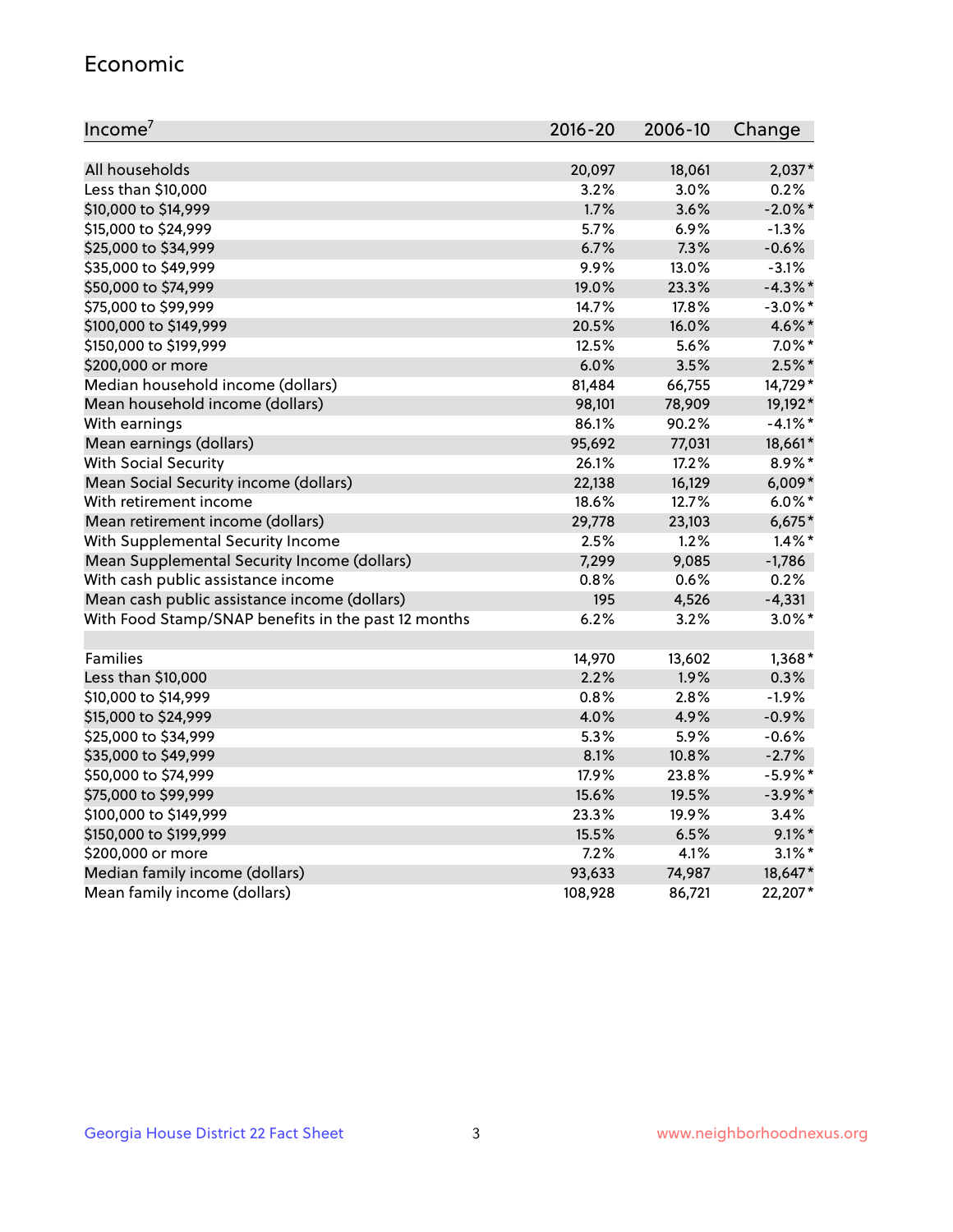## Economic, continued...

| Income, continued <sup>8</sup>                                        | $2016 - 20$ | 2006-10 | Change   |
|-----------------------------------------------------------------------|-------------|---------|----------|
|                                                                       |             |         |          |
| Nonfamily households                                                  | 5,127       | 4,458   | 669*     |
| Median nonfamily income (dollars)                                     | 48,626      | 42,140  | 6,486*   |
| Mean nonfamily income (dollars)                                       | 60,789      | 51,306  | 9,484    |
| Median earnings for workers (dollars)                                 | 41,095      | 32,381  | 8,714*   |
| Median earnings for male full-time, year-round workers                | 54,316      | 51,686  | 2,630*   |
| (dollars)                                                             |             |         |          |
| Median earnings for female full-time, year-round workers<br>(dollars) | 46,986      | 41,915  | 5,071*   |
| Per capita income (dollars)                                           | 34,379      | 28,165  | $6,214*$ |
|                                                                       |             |         |          |
| Families and People Below Poverty Level <sup>9</sup>                  | 2016-20     | 2006-10 | Change   |
|                                                                       |             |         |          |
| <b>All families</b>                                                   | 5.0%        | 6.3%    | $-1.3%$  |
| With related children under 18 years                                  | 7.5%        | 9.1%    | $-1.7%$  |
| With related children under 5 years only                              | 3.9%        | 16.2%   | $-12.3%$ |
| Married couple families                                               | 2.9%        | 2.6%    | 0.3%     |
| With related children under 18 years                                  | 4.3%        | 3.2%    | 1.0%     |
| With related children under 5 years only                              | 2.2%        | 3.7%    | $-1.5%$  |
| Families with female householder, no husband present                  | 11.9%       | 23.6%   | $-11.7%$ |
| With related children under 18 years                                  | 17.8%       | 33.6%   | $-15.8%$ |
| With related children under 5 years only                              | 12.1%       | 61.2%   | $-49.1%$ |
| All people                                                            | 7.8%        | 9.0%    | $-1.2%$  |
| Under 18 years                                                        | 7.8%        | 9.8%    | $-2.0%$  |
| Related children under 18 years                                       | 7.4%        | 9.7%    | $-2.3%$  |
| Related children under 5 years                                        | 6.9%        | 12.6%   | $-5.8%$  |
| Related children 5 to 17 years                                        | 7.6%        | 8.7%    | $-1.1%$  |
| 18 years and over                                                     | 7.8%        | 8.8%    | $-0.9%$  |
| 18 to 64 years                                                        | 8.4%        | 8.8%    | $-0.4%$  |
| 65 years and over                                                     | 4.8%        | 8.2%    | $-3.4%$  |
| People in families                                                    | 5.0%        | 6.8%    | $-1.8%$  |
| Unrelated individuals 15 years and over                               | 23.4%       | 23.3%   | 0.1%     |
|                                                                       |             |         |          |
| Non-Hispanic white people                                             | 6.4%        | 7.1%    | $-0.7%$  |
| Black or African-American people                                      | 9.4%        | 10.2%   | $-0.9%$  |
| Asian people                                                          | 5.3%        | 6.4%    | $-1.1%$  |
| Hispanic or Latino people                                             | 20.4%       | 25.4%   | $-5.0%$  |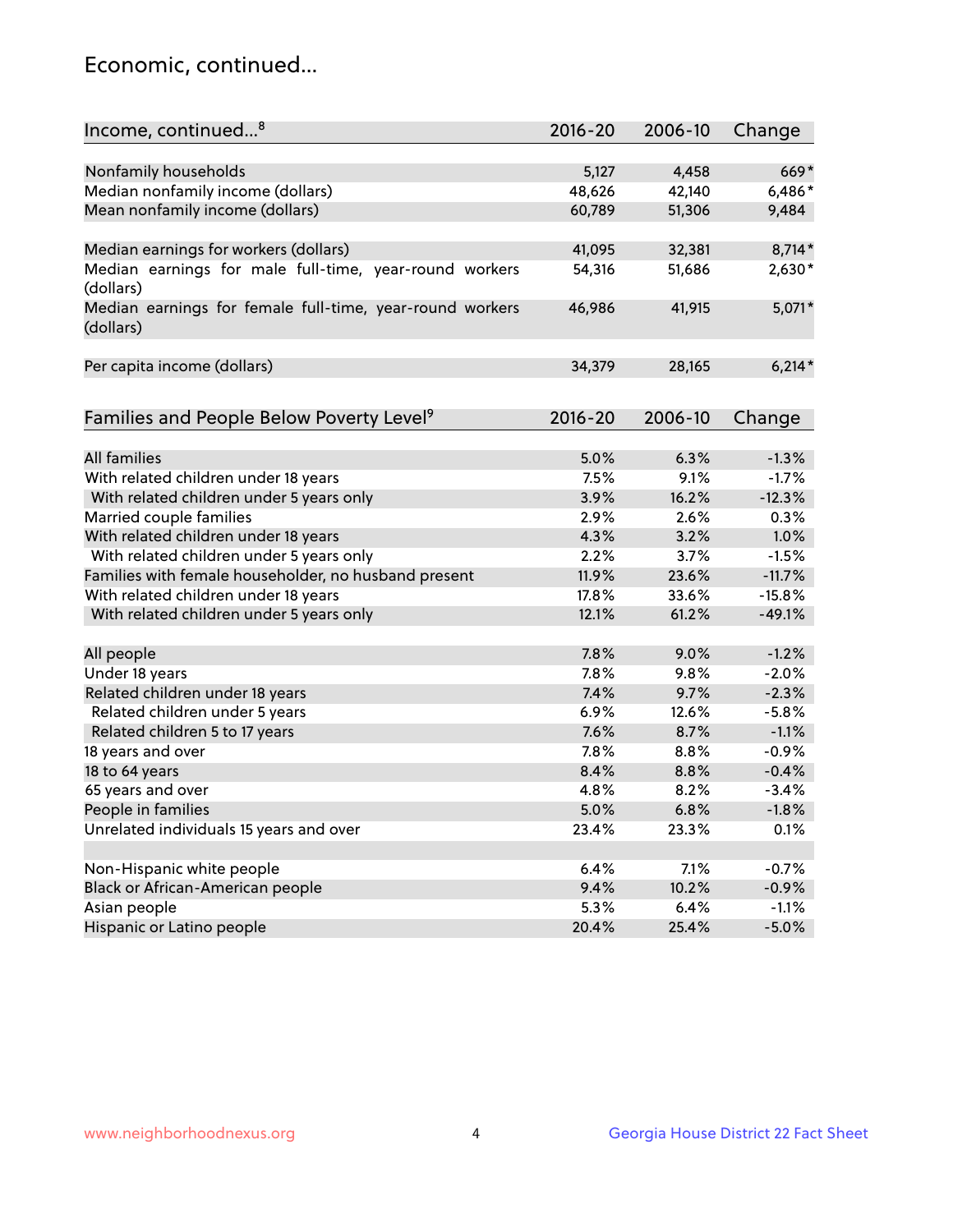## Employment

| Employment Status <sup>10</sup>                                             | $2016 - 20$ | 2006-10 | Change     |
|-----------------------------------------------------------------------------|-------------|---------|------------|
|                                                                             |             |         |            |
| Population 16 years and over                                                | 46,674      | 38,874  | 7,801*     |
| In labor force                                                              | 69.5%       | 74.2%   | $-4.7%$ *  |
| Civilian labor force                                                        | 69.5%       | 74.1%   | $-4.6\%$ * |
| Employed                                                                    | 67.0%       | 68.7%   | $-1.7%$    |
| Unemployed                                                                  | 2.5%        | 5.4%    | $-2.9%$    |
| <b>Armed Forces</b>                                                         | 0.1%        | 0.1%    | $-0.1%$    |
| Not in labor force                                                          | 30.5%       | 25.8%   | 4.7%*      |
| Civilian labor force                                                        | 32,424      | 28,794  | $3,629*$   |
| <b>Unemployment Rate</b>                                                    | 3.6%        | 7.2%    | $-3.6%$    |
|                                                                             |             |         |            |
| Females 16 years and over                                                   | 23,918      | 20,240  | $3,678*$   |
| In labor force                                                              | 64.2%       | 67.0%   | $-2.8%$    |
| Civilian labor force                                                        | 64.2%       | 67.0%   | $-2.7%$    |
| Employed                                                                    | 60.9%       | 61.6%   | $-0.7%$    |
|                                                                             |             |         |            |
| Own children of the householder under 6 years                               | 4,388       | 4,286   | 101        |
| All parents in family in labor force                                        | 62.3%       | 58.4%   | 4.0%       |
| Own children of the householder 6 to 17 years                               | 8,839       | 9,470   | $-631$     |
| All parents in family in labor force                                        | 65.3%       | 69.3%   | $-4.0%$    |
|                                                                             |             |         |            |
| Industry <sup>11</sup>                                                      | $2016 - 20$ | 2006-10 | Change     |
|                                                                             |             |         |            |
| Civilian employed population 16 years and over                              | 31,257      | 26,711  | 4,546*     |
| Agriculture, forestry, fishing and hunting, and mining                      | 0.2%        | 0.3%    | $-0.1%$    |
| Construction                                                                | 8.2%        | 9.4%    | $-1.2%$    |
| Manufacturing                                                               | 7.9%        | 8.5%    | $-0.6%$    |
| Wholesale trade                                                             | 2.8%        | 4.5%    | $-1.7%$    |
| Retail trade                                                                | 11.3%       | 13.7%   | $-2.4%$    |
| Transportation and warehousing, and utilities                               | 4.9%        | 4.8%    | 0.0%       |
| Information                                                                 | 2.7%        | 3.6%    | $-0.9%$    |
| Finance and insurance, and real estate and rental and leasing               | 7.9%        | 6.6%    | 1.3%       |
| Professional, scientific, and management, and administrative                | 15.4%       | 13.3%   | 2.1%       |
| and waste management services                                               |             |         |            |
| Educational services, and health care and social assistance                 | 19.7%       | 18.2%   | 1.5%       |
| Arts, entertainment, and recreation, and accommodation and<br>food services | 11.2%       | 8.2%    | $3.0\%$ *  |
| Other services, except public administration                                | 3.8%        | 5.8%    | $-2.0\%$ * |
| Public administration                                                       | 4.0%        | 3.1%    | 1.0%       |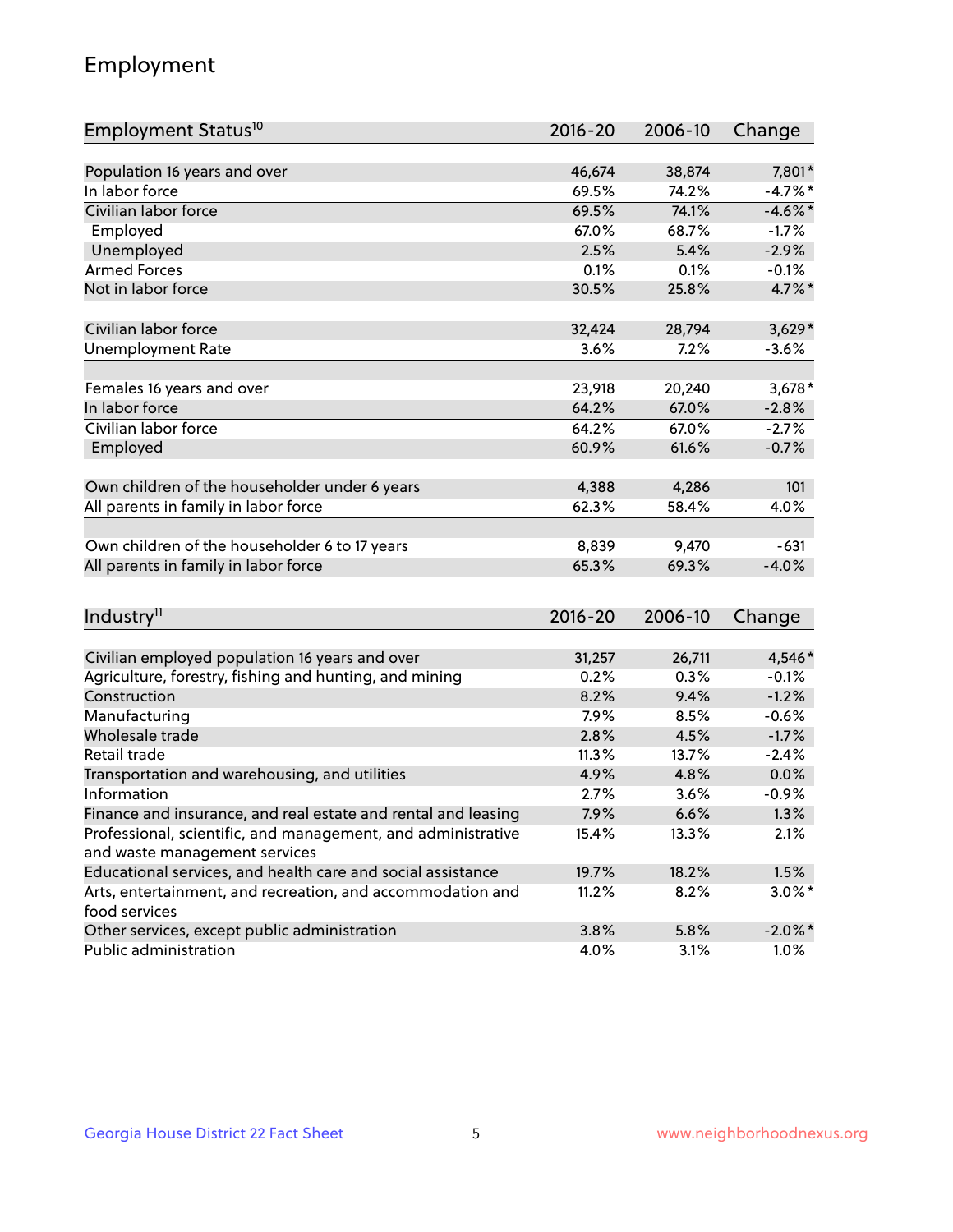## Employment, continued...

| Occupation <sup>12</sup>                                                    | $2016 - 20$ | 2006-10 | Change     |
|-----------------------------------------------------------------------------|-------------|---------|------------|
|                                                                             | 31,257      | 26,711  | 4,546*     |
| Civilian employed population 16 years and over                              | 40.5%       | 39.2%   | $1.3\%$    |
| Management, business, science, and arts occupations<br>Service occupations  | 18.6%       | 13.7%   | 4.9%*      |
|                                                                             |             |         |            |
| Sales and office occupations                                                | 24.7%       | 29.2%   | $-4.5%$ *  |
| and<br>Natural<br>resources,<br>construction,<br>maintenance<br>occupations | 7.3%        | 10.7%   | $-3.4\%$ * |
| Production, transportation, and material moving occupations                 | 8.8%        | 7.2%    | 1.6%       |
| Class of Worker <sup>13</sup>                                               | 2016-20     | 2006-10 | Change     |
|                                                                             |             |         |            |
| Civilian employed population 16 years and over                              | 31,257      | 26,711  | 4,546*     |
| Private wage and salary workers                                             | 82.4%       | 81.2%   | 1.1%       |
| Government workers                                                          | 11.6%       | 11.8%   | $-0.2%$    |
| Self-employed in own not incorporated business workers                      | 5.8%        | 6.8%    | $-1.0%$    |
| <b>Unpaid family workers</b>                                                | 0.2%        | 0.1%    | 0.1%       |
| Job Flows <sup>14</sup>                                                     | 2019        | 2010    | Change     |
|                                                                             |             |         |            |
| Total Jobs in district                                                      | 8,627       | 5,540   | 3,087      |
| Held by residents of district                                               | 11.2%       | 11.0%   | 0.2%       |
| Held by non-residents of district                                           | 88.8%       | 89.0%   | $-0.2%$    |
| Jobs by Industry Sector <sup>15</sup>                                       | 2019        | 2010    |            |
|                                                                             |             |         | Change     |
| Total Jobs in district                                                      | 8,627       | 5,540   | 3,087      |
| Goods Producing sectors                                                     | 26.6%       | 10.1%   | 16.5%      |
| Trade, Transportation, and Utilities sectors                                | 33.0%       | 37.7%   | $-4.7%$    |
| All Other Services sectors                                                  | 40.4%       | 52.2%   | $-11.9\%$  |
|                                                                             |             |         |            |
| Total Jobs in district held by district residents                           | 962         | 607     | 355        |
| <b>Goods Producing sectors</b>                                              | 27.0%       | 15.5%   | 11.5%      |
| Trade, Transportation, and Utilities sectors                                | 22.1%       | 20.4%   | 1.7%       |
| All Other Services sectors                                                  | 50.8%       | 64.1%   | $-13.3%$   |
|                                                                             |             |         |            |
| Jobs by Earnings <sup>16</sup>                                              | 2019        | 2010    | Change     |
|                                                                             |             |         |            |
| Total Jobs in district                                                      | 8,627       | 5,540   | 3,087      |
| Jobs with earnings \$1250/month or less                                     | 25.2%       | 33.1%   | $-7.9%$    |
| Jobs with earnings \$1251/month to \$3333/month                             | 40.8%       | 42.1%   | $-1.3%$    |
| Jobs with earnings greater than \$3333/month                                | 34.0%       | 24.8%   | 9.2%       |
|                                                                             |             |         |            |
| Total Jobs in district held by district residents                           | 962         | 607     | 355        |
| Jobs with earnings \$1250/month or less                                     | 28.6%       | 36.2%   | $-7.7%$    |
| Jobs with earnings \$1251/month to \$3333/month                             | 40.4%       | 41.5%   | $-1.1%$    |
| Jobs with earnings greater than \$3333/month                                | 31.0%       | 22.2%   | 8.7%       |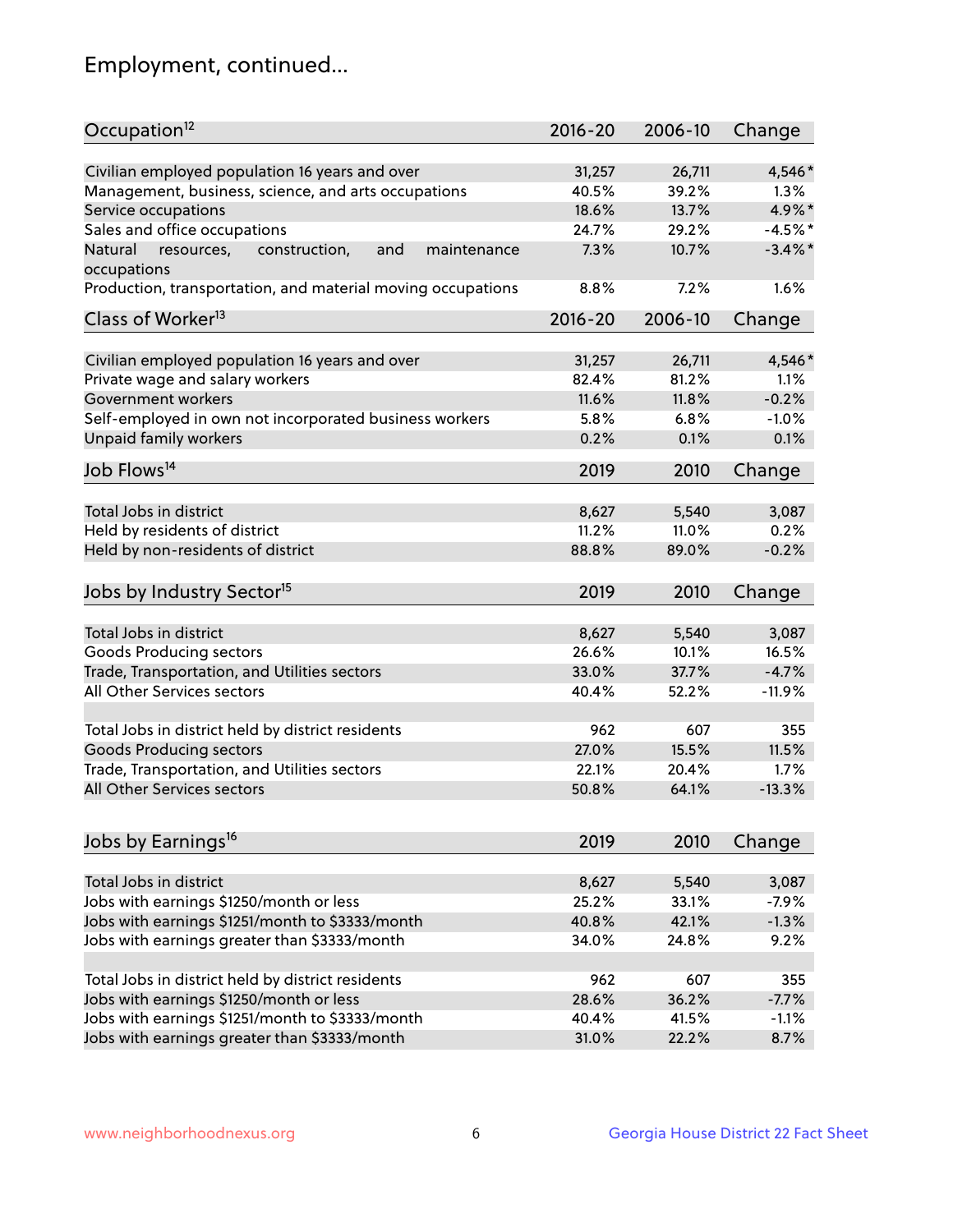## Employment, continued...

| Jobs by Age of Worker <sup>17</sup>               | 2019  | 2010  | Change  |
|---------------------------------------------------|-------|-------|---------|
|                                                   |       |       |         |
| Total Jobs in district                            | 8,627 | 5,540 | 3,087   |
| Jobs with workers age 29 or younger               | 27.4% | 28.1% | $-0.7%$ |
| Jobs with workers age 30 to 54                    | 52.6% | 55.5% | $-2.9%$ |
| Jobs with workers age 55 or older                 | 20.0% | 16.4% | 3.6%    |
|                                                   |       |       |         |
| Total Jobs in district held by district residents | 962   | 607   | 355     |
| Jobs with workers age 29 or younger               | 23.6% | 28.7% | $-5.1%$ |
| Jobs with workers age 30 to 54                    | 50.4% | 54.4% | $-3.9%$ |
| Jobs with workers age 55 or older                 | 26.0% | 17.0% | 9.0%    |

#### Education

| School Enrollment <sup>18</sup>                | $2016 - 20$ | 2006-10 | Change     |
|------------------------------------------------|-------------|---------|------------|
|                                                |             |         |            |
| Population 3 years and over enrolled in school | 16,277      | 15,872  | 405        |
| Nursery school, preschool                      | 7.2%        | 7.6%    | $-0.4%$    |
| Kindergarten                                   | 3.4%        | 5.1%    | $-1.8\%$ * |
| Elementary school (grades 1-8)                 | 39.9%       | 38.0%   | 1.8%       |
| High school (grades 9-12)                      | 18.2%       | 21.9%   | $-3.8%$    |
| College or graduate school                     | 31.4%       | 27.3%   | 4.1%       |
| Educational Attainment <sup>19</sup>           | $2016 - 20$ | 2006-10 | Change     |
|                                                |             |         |            |
| Population 25 years and over                   | 39,093      | 32,070  | $7,022*$   |
| Less than 9th grade                            | 2.6%        | 3.1%    | $-0.4%$    |
| 9th to 12th grade, no diploma                  | 4.1%        | 6.3%    | $-2.2%$    |
| High school graduate (includes equivalency)    | 23.9%       | 22.4%   | 1.5%       |
| Some college, no degree                        | 23.3%       | 25.4%   | $-2.1%$    |
| Associate's degree                             | 9.1%        | 7.5%    | 1.6%       |
| Bachelor's degree                              | 25.5%       | 25.3%   | 0.1%       |
| Graduate or professional degree                | 11.6%       | 10.0%   | 1.5%       |
|                                                |             |         |            |
| Percent high school graduate or higher         | 93.3%       | 90.6%   | 2.6%       |
| Percent bachelor's degree or higher            | 37.0%       | 35.3%   | 1.7%       |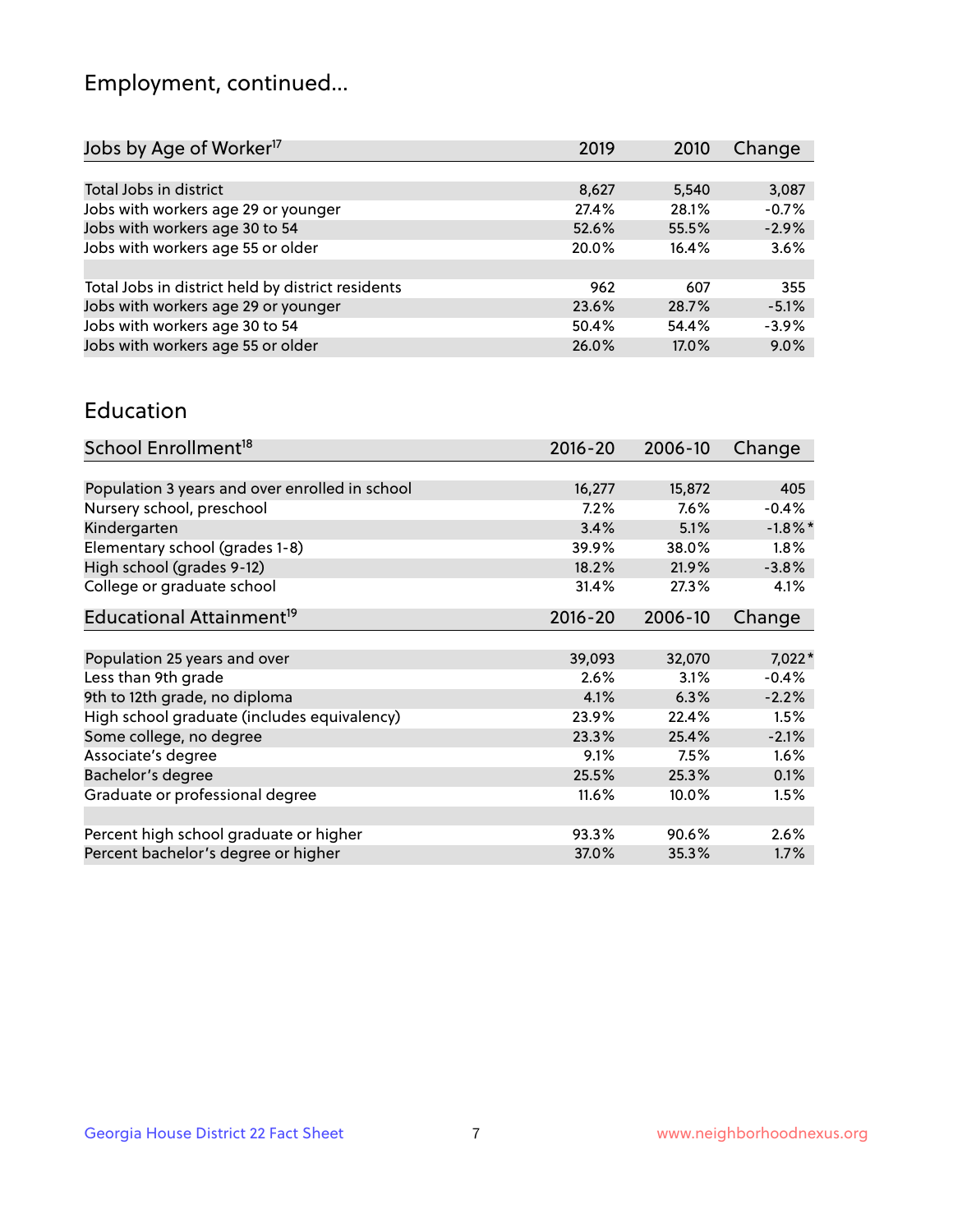## Housing

| Households by Type <sup>20</sup>                     | 2016-20     | 2006-10         | Change     |
|------------------------------------------------------|-------------|-----------------|------------|
|                                                      |             |                 |            |
| <b>Total households</b>                              | 20,097      | 18,061          | $2,037*$   |
| Family households (families)                         | 74.5%       | 75.3%           | $-0.8%$    |
| With own children under 18 years                     | 33.9%       | 39.7%           | $-5.8\%$ * |
| Married-couple family                                | 59.0%       | 59.3%           | $-0.3%$    |
| With own children of the householder under 18 years  | 26.3%       | 30.5%           | $-4.1\%$ * |
| Male householder, no wife present, family            | 4.7%        | 5.0%            | $-0.4%$    |
| With own children of the householder under 18 years  | 2.3%        | 2.8%            | $-0.5%$    |
| Female householder, no husband present, family       | 10.9%       | 11.0%           | $-0.2%$    |
| With own children of the householder under 18 years  | 5.3%        | 6.5%            | $-1.2%$    |
| Nonfamily households                                 | 25.5%       | 24.7%           | 0.8%       |
| Householder living alone                             | 17.8%       | 18.6%           | $-0.8%$    |
| 65 years and over                                    | 6.6%        | 4.5%            | $2.1\%$ *  |
|                                                      |             |                 |            |
| Households with one or more people under 18 years    | 37.8%       | 43.0%           | $-5.2%$ *  |
| Households with one or more people 65 years and over | 26.0%       | 14.5%           | $11.6\%$ * |
| Average household size                               | 2.93        | 2.82            | $0.11*$    |
| Average family size                                  | 3.32        | 3.24            | 0.09       |
| Housing Occupancy <sup>21</sup>                      | 2016-20     | 2006-10         | Change     |
|                                                      |             |                 |            |
| Total housing units                                  | 21,119      | 19,474          | $1,645*$   |
| Occupied housing units                               | 95.2%       | 92.7%           | $2.4\%$ *  |
| Vacant housing units                                 | 4.8%        | 7.3%            | $-2.4%$    |
|                                                      |             |                 |            |
| Homeowner vacancy rate                               | 2.0         | 2.5             | $-0.5$     |
| Rental vacancy rate                                  | 3.3         | 8.3             | $-5.1$     |
|                                                      |             |                 |            |
| Units in Structure <sup>22</sup>                     | $2016 - 20$ | 2006-10         | Change     |
|                                                      |             |                 |            |
| Total housing units<br>1-unit, detached              | 21,119      | 19,474<br>86.3% | $1,645*$   |
|                                                      | 84.0%       |                 | $-2.3\%$ * |
| 1-unit, attached                                     | 4.6%        | 3.4%            | 1.2%       |
| 2 units                                              | 0.3%        | 0.2%            | 0.1%       |
| 3 or 4 units                                         | 0.4%        | 0.2%            | 0.2%       |
| 5 to 9 units                                         | 0.8%        | 0.5%            | 0.3%       |
| 10 to 19 units                                       | 2.1%        | 3.1%            | $-1.0%$    |
| 20 or more units                                     | 3.7%        | 2.2%            | 1.6%       |
| Mobile home                                          | 4.2%        | 4.2%            | $0.0\%$    |
| Boat, RV, van, etc.                                  | 0.0%        | 0.0%            | 0.0%       |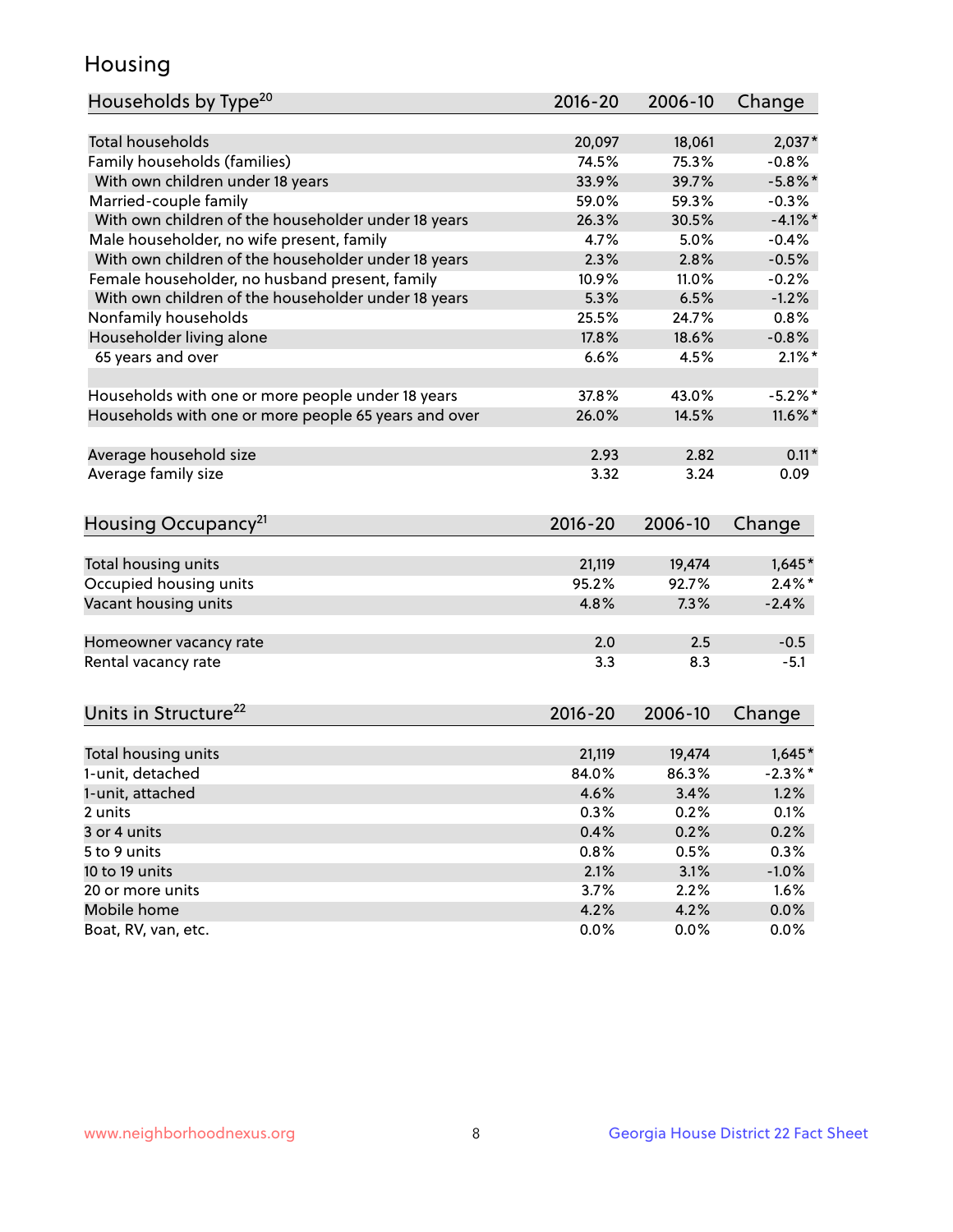## Housing, Continued...

| Year Structure Built <sup>23</sup>             | 2016-20     | 2006-10 | Change      |
|------------------------------------------------|-------------|---------|-------------|
| Total housing units                            | 21,119      | 19,474  | $1,645*$    |
| Built 2014 or later                            | 5.0%        | (X)     | (X)         |
| Built 2010 to 2013                             | 3.0%        | (X)     | (X)         |
| Built 2000 to 2009                             | 16.1%       | 21.1%   | $-5.1\%$ *  |
| Built 1990 to 1999                             | 31.2%       | 29.2%   | 2.0%        |
| Built 1980 to 1989                             | 29.9%       | 31.9%   | $-2.0%$     |
| Built 1970 to 1979                             | 10.1%       | 13.3%   | $-3.2\%$ *  |
| Built 1960 to 1969                             | 3.0%        | 3.4%    | $-0.3%$     |
| Built 1950 to 1959                             | 1.1%        | 0.6%    | 0.5%        |
| Built 1940 to 1949                             | 0.1%        | 0.3%    | $-0.2%$     |
| Built 1939 or earlier                          | 0.6%        | 0.2%    | 0.3%        |
|                                                |             |         |             |
| Housing Tenure <sup>24</sup>                   | $2016 - 20$ | 2006-10 | Change      |
| Occupied housing units                         | 20,097      | 18,061  | 2,037*      |
| Owner-occupied                                 | 75.1%       | 81.4%   | $-6.4\%$ *  |
| Renter-occupied                                | 24.9%       | 18.6%   | $6.4\% *$   |
| Average household size of owner-occupied unit  | 2.88        | 2.85    | 0.03        |
| Average household size of renter-occupied unit | 3.09        | 2.72    | $0.37*$     |
| Residence 1 Year Ago <sup>25</sup>             | $2016 - 20$ | 2006-10 | Change      |
| Population 1 year and over                     | 58,223      | 50,368  | 7,855*      |
| Same house                                     | 86.7%       | 86.2%   | 0.5%        |
| Different house in the U.S.                    | 12.7%       | 13.6%   | $-0.9%$     |
|                                                | 5.2%        | 5.9%    | $-0.8%$     |
| Same county                                    | 7.5%        | 7.7%    | $-0.1%$     |
| Different county<br>Same state                 | 5.7%        | 5.4%    | 0.3%        |
|                                                |             | 2.2%    |             |
| Different state                                | 1.9%        |         | $-0.4%$     |
| Abroad                                         | 0.6%        | 0.2%    | 0.4%        |
| Value of Housing Unit <sup>26</sup>            | $2016 - 20$ | 2006-10 | Change      |
| Owner-occupied units                           | 15,087      | 14,707  | 379         |
| Less than \$50,000                             | 1.1%        | 2.7%    | $-1.6%$     |
| \$50,000 to \$99,999                           | 1.0%        | 3.8%    | $-2.8%$     |
| \$100,000 to \$149,999                         | 12.4%       | 22.8%   | $-10.5%$ *  |
| \$150,000 to \$199,999                         | 26.1%       | 37.1%   | $-11.1\%$ * |
| \$200,000 to \$299,999                         | 39.3%       | 24.9%   | 14.5%*      |
| \$300,000 to \$499,999                         | 17.2%       | 7.7%    | $9.5%$ *    |
| \$500,000 to \$999,999                         | 2.6%        | 0.7%    | 1.9%        |
| \$1,000,000 or more                            | 0.4%        | 0.2%    | 0.1%        |
| Median (dollars)                               | 220,461     | 171,989 | 48,472*     |
| Mortgage Status <sup>27</sup>                  | $2016 - 20$ | 2006-10 | Change      |
| Owner-occupied units                           | 15,087      | 14,707  | 379         |
| Housing units with a mortgage                  | 75.3%       | 85.6%   | $-10.3\%$ * |
| Housing units without a mortgage               | 24.7%       | 14.4%   | 10.3%*      |
|                                                |             |         |             |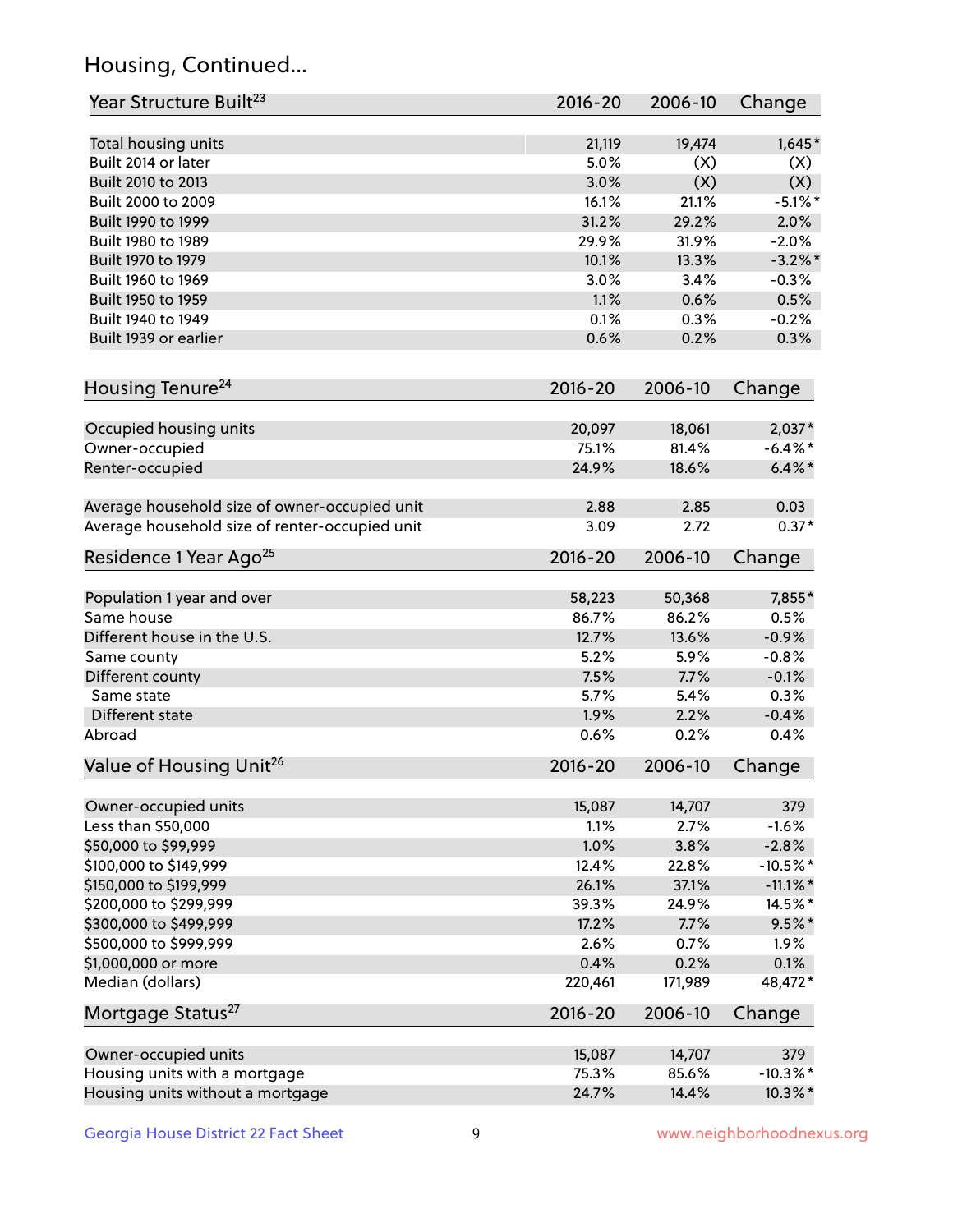## Housing, Continued...

| Selected Monthly Owner Costs <sup>28</sup>                                            | 2016-20 | 2006-10        | Change     |
|---------------------------------------------------------------------------------------|---------|----------------|------------|
| Housing units with a mortgage                                                         | 11,361  | 12,586         | $-1,225*$  |
| Less than \$300                                                                       | 0.2%    | 0.0%           | 0.2%       |
| \$300 to \$499                                                                        | 0.5%    | 0.7%           | $-0.2%$    |
| \$500 to \$999                                                                        | 9.6%    | 12.1%          | $-2.6%$    |
| \$1,000 to \$1,499                                                                    | 44.6%   | 34.9%          | $9.7\%$ *  |
| \$1,500 to \$1,999                                                                    | 30.6%   | 33.7%          | $-3.1%$    |
| \$2,000 to \$2,999                                                                    | 12.2%   | 16.7%          | $-4.5%$ *  |
| \$3,000 or more                                                                       | 2.3%    | 1.8%           | 0.6%       |
| Median (dollars)                                                                      | 1,452   | 1,533          | $-81*$     |
| Housing units without a mortgage                                                      | 3,725   | 2,121          | $1,604*$   |
| Less than \$150                                                                       | 0.8%    | 1.1%           | $-0.2%$    |
| \$150 to \$249                                                                        | 4.5%    | 13.2%          | $-8.7%$    |
| \$250 to \$349                                                                        | 25.3%   | 24.5%          | 0.8%       |
| \$350 to \$499                                                                        | 34.8%   | 35.9%          | $-1.2%$    |
| \$500 to \$699                                                                        | 22.0%   | 17.5%          | 4.5%       |
| \$700 or more                                                                         | 12.6%   | 7.8%           | 4.9%       |
| Median (dollars)                                                                      | 432     | 385            | $48*$      |
| Selected Monthly Owner Costs as a Percentage of<br>Household Income <sup>29</sup>     |         |                | Change     |
| Housing units with a mortgage (excluding units where<br>SMOCAPI cannot be computed)   | 11,325  | 12,564         | $-1,238*$  |
| Less than 20.0 percent                                                                | 55.6%   | 35.8%          | 19.8%*     |
| 20.0 to 24.9 percent                                                                  | 12.8%   | 16.8%          | $-4.1\%$ * |
| 25.0 to 29.9 percent                                                                  | 9.2%    | 13.2%          | $-4.0\%$ * |
| 30.0 to 34.9 percent                                                                  | 3.1%    | 5.4%           | $-2.3%$    |
| 35.0 percent or more                                                                  | 19.3%   | 28.7%          | $-9.4\%$ * |
| Not computed                                                                          | 36      | 22             | 14         |
| Housing unit without a mortgage (excluding units where<br>SMOCAPI cannot be computed) | 3,660   | 2,114          | $1,546*$   |
| Less than 10.0 percent                                                                | 64.8%   | 53.8%          | 11.1%      |
| 10.0 to 14.9 percent                                                                  | 20.3%   | 14.5%          | 5.8%       |
| 15.0 to 19.9 percent                                                                  | 6.0%    | 12.8%          | $-6.8%$    |
| 20.0 to 24.9 percent                                                                  | 5.2%    | 9.0%           | $-3.8%$    |
| 25.0 to 29.9 percent                                                                  | 0.4%    | 3.4%           | $-3.0%$    |
| 30.0 to 34.9 percent                                                                  | 0.2%    | 0.5%           | $-0.3%$    |
| 35.0 percent or more                                                                  | 3.0%    | 6.1%           | $-3.0%$    |
| Not computed                                                                          | 65      | $\overline{7}$ | 58         |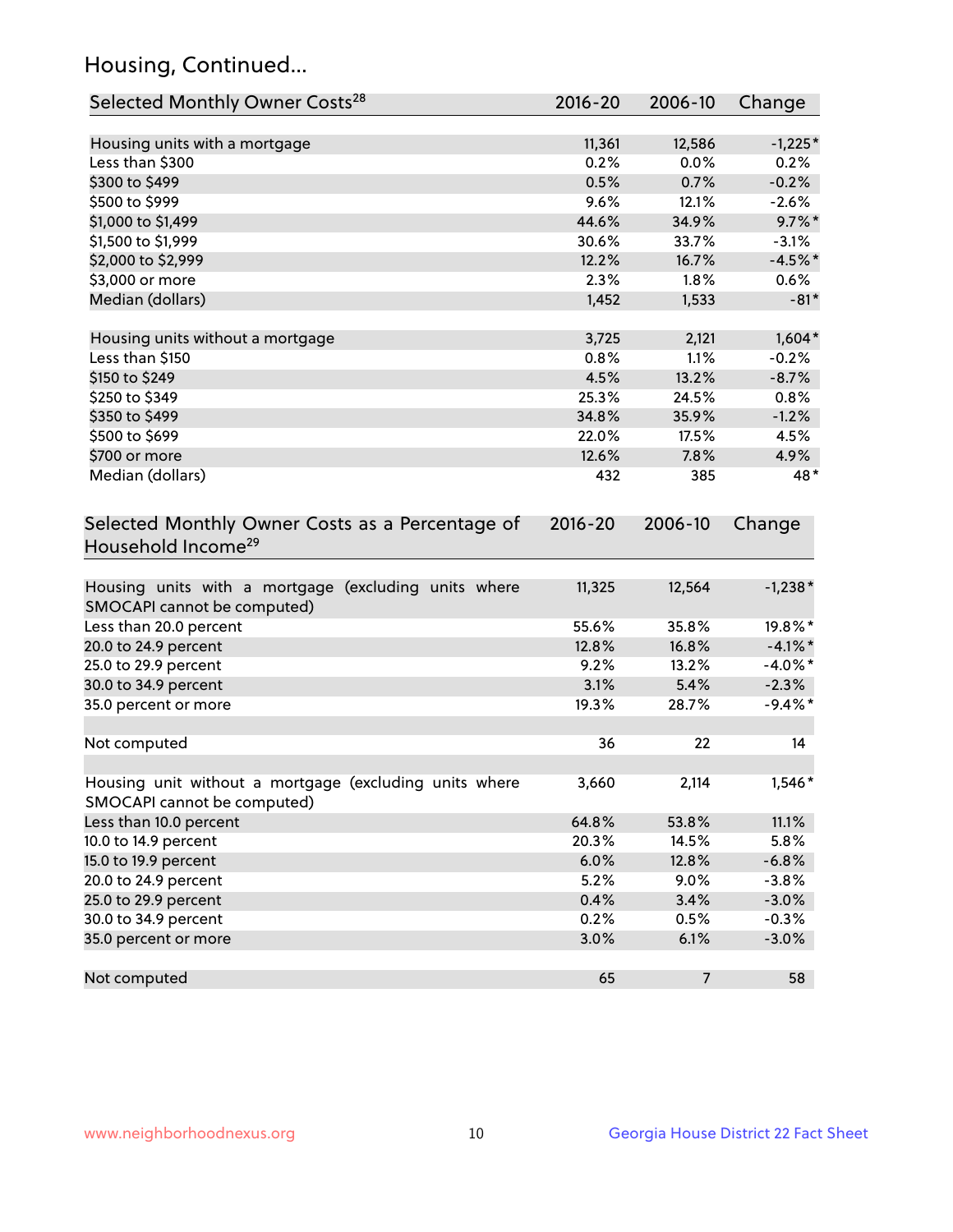### Housing, Continued...

| Gross Rent <sup>30</sup>                                     | 2016-20     | 2006-10     | Change      |
|--------------------------------------------------------------|-------------|-------------|-------------|
|                                                              |             |             |             |
| Occupied units paying rent                                   | 4,836       | 3,264       | $1,572*$    |
| Less than \$200                                              | $1.2\%$     | $0.0\%$     | 1.2%        |
| \$200 to \$499                                               | 2.2%        | 1.7%        | 0.4%        |
| \$500 to \$749                                               | 4.5%        | 8.4%        | $-3.9%$     |
| \$750 to \$999                                               | 6.2%        | 33.3%       | $-27.0\%$ * |
| \$1,000 to \$1,499                                           | 43.2%       | 39.9%       | 3.4%        |
| \$1,500 to \$1,999                                           | 36.4%       | 16.2%       | 20.2%*      |
| \$2,000 or more                                              | 6.3%        | 0.6%        | 5.7%        |
| Median (dollars)                                             | 1,416       | 1,323       | $93*$       |
|                                                              |             |             |             |
| No rent paid                                                 | 175         | 89          | 85          |
|                                                              |             |             |             |
| Gross Rent as a Percentage of Household Income <sup>31</sup> | $2016 - 20$ | $2006 - 10$ | Change      |

| <u>orossi kome de a riorositago ori riodeonora meomo</u> |       |          | -------  |
|----------------------------------------------------------|-------|----------|----------|
|                                                          |       |          |          |
| Occupied units paying rent (excluding units where GRAPI  | 4,747 | 3,253    | $1,493*$ |
| cannot be computed)                                      |       |          |          |
| Less than 15.0 percent                                   | 15.6% | 5.9%     | 9.7%     |
| 15.0 to 19.9 percent                                     | 15.0% | 12.9%    | 2.1%     |
| 20.0 to 24.9 percent                                     | 12.8% | $16.0\%$ | $-3.2%$  |
| 25.0 to 29.9 percent                                     | 7.7%  | 10.5%    | $-2.8%$  |
| 30.0 to 34.9 percent                                     | 12.8% | 8.7%     | 4.0%     |
| 35.0 percent or more                                     | 36.1% | 45.9%    | $-9.9%$  |
|                                                          |       |          |          |
| Not computed                                             | 264   | 100      | 164      |

### Transportation

| Commuting to Work <sup>32</sup>           | 2016-20 | 2006-10 | Change   |
|-------------------------------------------|---------|---------|----------|
|                                           |         |         |          |
| Workers 16 years and over                 | 30,851  | 25,787  | $5,064*$ |
| Car, truck, or van - drove alone          | 80.6%   | 80.2%   | 0.4%     |
| Car, truck, or van - carpooled            | 8.5%    | 10.7%   | $-2.1%$  |
| Public transportation (excluding taxicab) | 0.5%    | $0.8\%$ | $-0.3%$  |
| Walked                                    | 0.7%    | 1.0%    | $-0.3%$  |
| Other means                               | $1.9\%$ | $1.0\%$ | 0.9%     |
| Worked at home                            | 7.9%    | 6.3%    | 1.5%     |
|                                           |         |         |          |
| Mean travel time to work (minutes)        | 33.3    | 32.7    | 0.6      |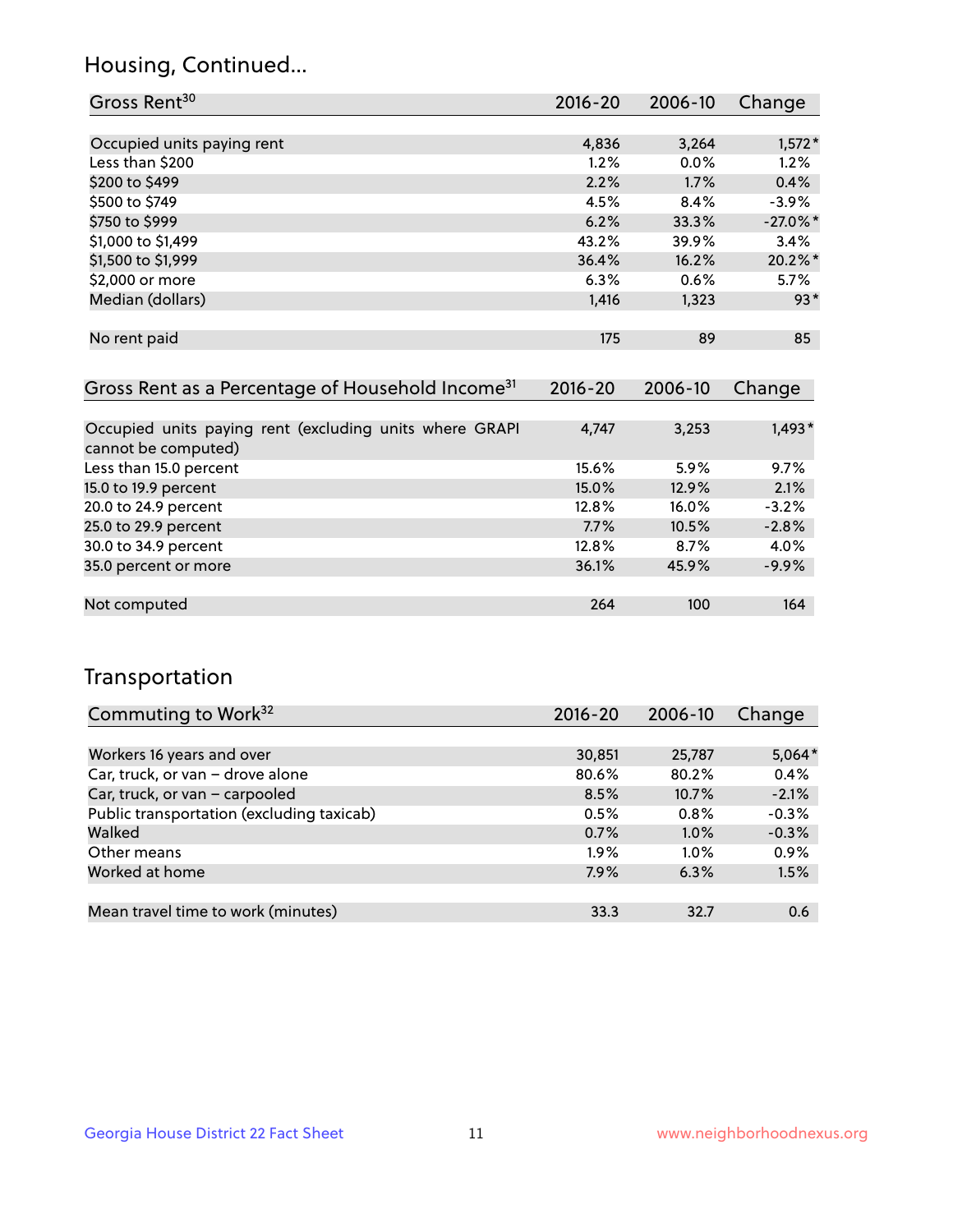## Transportation, Continued...

| Vehicles Available <sup>33</sup> | 2016-20 | 2006-10 | Change     |
|----------------------------------|---------|---------|------------|
|                                  |         |         |            |
| Occupied housing units           | 20,097  | 18,061  | $2,037*$   |
| No vehicles available            | 2.5%    | $1.6\%$ | 0.9%       |
| 1 vehicle available              | 20.1%   | 24.8%   | $-4.7\%$ * |
| 2 vehicles available             | 46.5%   | 48.0%   | $-1.5%$    |
| 3 or more vehicles available     | 30.9%   | 25.6%   | 5.3%       |

#### Health

| Health Insurance coverage <sup>34</sup>                 | 2016-20 |
|---------------------------------------------------------|---------|
|                                                         |         |
| Civilian Noninstitutionalized Population                | 58,988  |
| With health insurance coverage                          | 86.7%   |
| With private health insurance coverage                  | 75.0%   |
| With public health coverage                             | 22.6%   |
| No health insurance coverage                            | 13.3%   |
| Civilian Noninstitutionalized Population Under 19 years | 14,585  |
| No health insurance coverage                            | 11.0%   |
| Civilian Noninstitutionalized Population 19 to 64 years | 37,032  |
| In labor force:                                         | 30,128  |
| Employed:                                               | 29,060  |
| With health insurance coverage                          | 85.8%   |
| With private health insurance coverage                  | 83.7%   |
| With public coverage                                    | 5.0%    |
| No health insurance coverage                            | 14.2%   |
| Unemployed:                                             | 1,068   |
| With health insurance coverage                          | 64.0%   |
| With private health insurance coverage                  | 56.8%   |
| With public coverage                                    | 15.3%   |
| No health insurance coverage                            | 36.0%   |
| Not in labor force:                                     | 6,904   |
| With health insurance coverage                          | 79.1%   |
| With private health insurance coverage                  | 63.9%   |
| With public coverage                                    | 21.8%   |
| No health insurance coverage                            | 20.9%   |